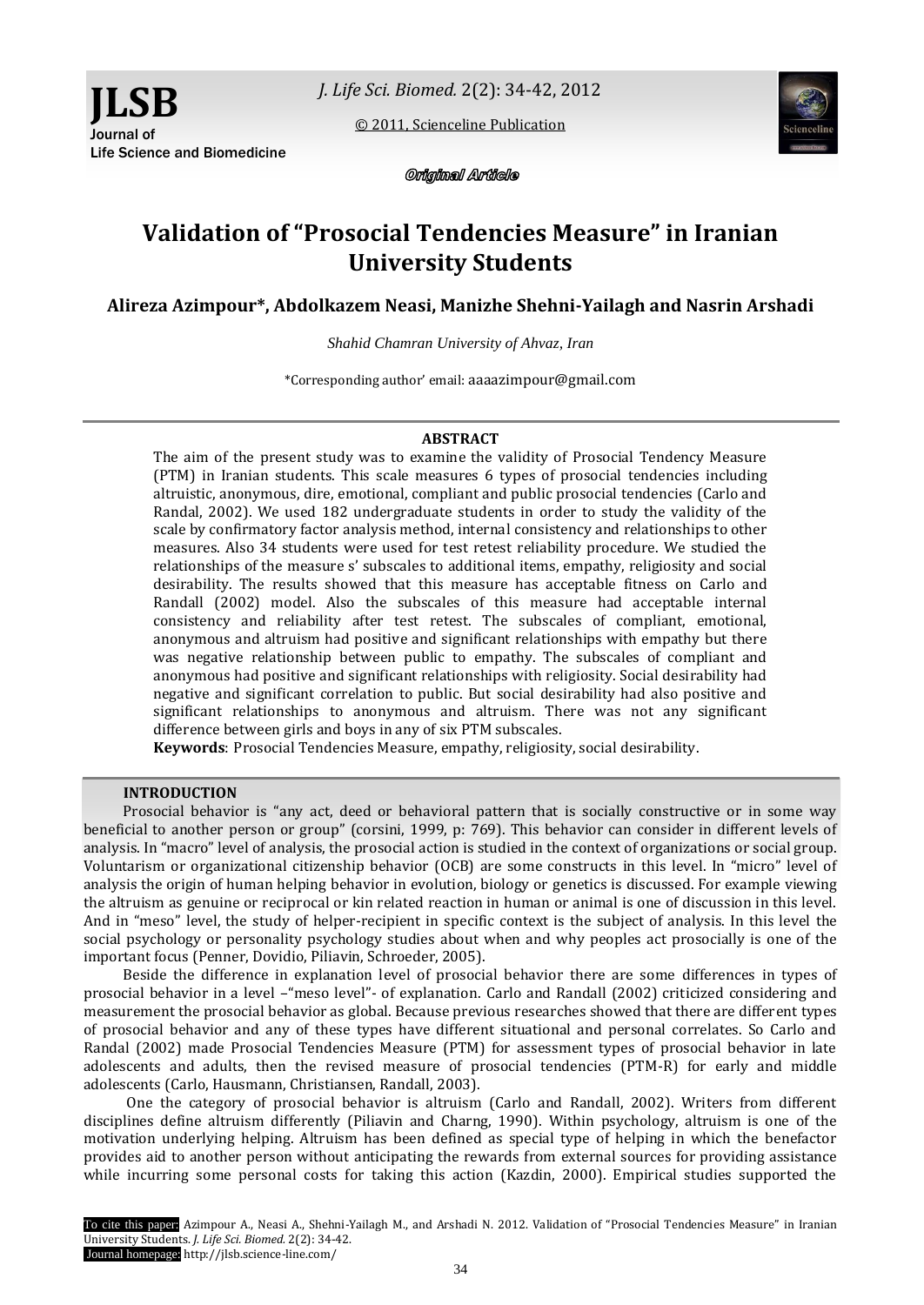hypothesis known as Empathy-Altruism (or sympathy-altruism) that says empathy is predictors of altruism (Piliavin and Charng, 1990; Eisenberg and Morris, 2001).

Carlo and colleagues (2003) in their research on middle and early adolescents by using the PTM-R found that for early adolescents, altruistic prosocial tendencies were positively related to sympathy, stereotypic and internalized prosocial moral reasoning, also negatively related to hedonistic and approval-oriented prosocial moral reasoning. But For middle adolescents, altruistic prosocial tendencies were negatively related to approvaloriented prosocial moral reasoning and personal distress also positively related to vocabulary scores. In both of these age altruism related to ascription of responsibility. Hardy and Carlo (2005) in their work around relationship between prosocial behavior and religiosity by mediation of prosocial values (kindness) and using the PTM on high school students showed that altruism related to religiosity. Hardy (2006) in his study in university students by using the PTM showed that altruistic prosocial behavior predicted by prosocial reasoning. But it was not significantly predicted by prosocial identity and empathy.

Beside the altruism there are differences in other prosocial behavior. Carlo and Randall (2002) with viewing to literature and after exploratory factor analysis, beside altruism addressed five other prosicial behaviors. There are compliant, emotional, public, anonymous and dire prosocial behaviors.

Compliant prosocial behaviors were defined as helping others in response to a verbal or nonverbal request (Carlo and Randal, 2002). Eisenberg et al (1999) in his longitude research for study the consistency of prosocial tendency across development found that compliant prosocial behavior in preschool classrooms generally did not predict later prosocial behavior or sympathy (Eisenberg, Guthrie, Murphy, Shepard, Cumberl, & Carlo, 1999).

In the work of Carlo and colleagues (2003) compliant prosocial tendencies were negatively related to hedonistic prosocial moral reasoning and positively related to needs-oriented prosocial moral reasoning, perspective taking, and empathic accuracy. This is also related to ascription of responsibility and sympathy in middle and early adolescents. Hardy and Carlo (2005) showed that the religiosity have positively related to compliant prosocial behavior. Hardy (2006) in his study with university student found that compliant prosocial behavior is negatively associated with prosocial (moral) reasoning, while this had not significantly association to empathy and prosocial identity.

One of the other prosocial behaviors in PTM is Emotional prosocial behaviors that conceptualized as an orientation toward helping others under emotionally evocative circumstances (Carlo and Randal 2001). In a model Eisenberg and Fabes (Eisenberg and Okun, 1992) showed that people with emotional under regulation, and also typically intense experience of negative emotions (but not positive emotion), are prone to experience personal distress when exposed to others' negative emotions. They sometime help others in order to decrease their distress but if they can, they avoid at encounter to helping situation. In contrast, people who are intensely emotional and also can regulate their emotionality are prone to experience sympathy rather than personal distress. They often don't avoiding at helping situation and do helping.

Carlo and colleagues (2003) found that Emotional prosocial tendency was positively related with internalized prosocial moral reasoning and empathic accuracy and negatively related to hedonistic moral reasoning. It was also related to script to responsibility and sympathy in both early and late adolescents. Hardy and Carlo (2005) showed that there wasn't significantly relationship between emotional prosocial behavior and religiosity. Hardy (2006) in his study found that empathy and prosocial Identity were positively predictors of emotional prosocial behavior while prosocial reasoning was not a significant predictor.

One of the motivating that explains the prosocial behavior in some people is moral hypocrisy (Baron and Byrne, 2006). Finding in social psychology shows that helping affected by audiences, for example helping other people around apathy bystander decreases helping (Aronson, 1999). Public prosocial behavior is helping in front of others (Hardy, 2006). This type of helping is likely to be motivated at least in part, by a desire to gain the approval and respect of others and enhance one's self-worth. Albeit researchers have pointed out that social desirability concerns are not necessarily incompatible with prosocial behavior (Carlo and Randall, 2002).

In the research of Carlo and challenges (2003) Public prosocial tendencies were positively related to approval-oriented prosocial moral reasoning. Hardy and Carlo (2005) showed that not significant relationship between public prosocial behaviors and religiosity. Hardy (2006) found public prosocial behaviors negatively associated with prosocial reasoning but prosocial identity and empathy were not significant predictors of public prosocial behavior.

Based on exploratory factor analyses Carlo and Randal (2002) found 2 other factors that named it dire prosocial behavior (Helping in crisis or emergency situations) and anonymous prosocial behavior. (Helping performed without knowledge of who helped).

Carlo and challenges (2003) found that dire prosocial tendencies were positively related to need, stereotypic and internalized prosocial moral reasoning and negatively related to approval-oriented prosocial moral reasoning. Furthermore, dire prosocial tendencies were positively related both to perspective taking and empathic accuracy. Dire prosocial tendencies were negatively related to hedonistic prosocial moral reasoning. Furthermore, dire prosocial tendencies were positively related to both perspective taking and empathic accuracy. It also related to sympathy in early and middle adolescents. In middle adolescents also dire prosocial behavior relate to ascribe responsibility. Hardy and Carlo (2005) found dire prosocial behavior don't related to religiosity. Hardy (2006) found that empathy was positive predictor of dire prosocial behavior but prosocial identity and prosocial reasoning not significantly linked with it.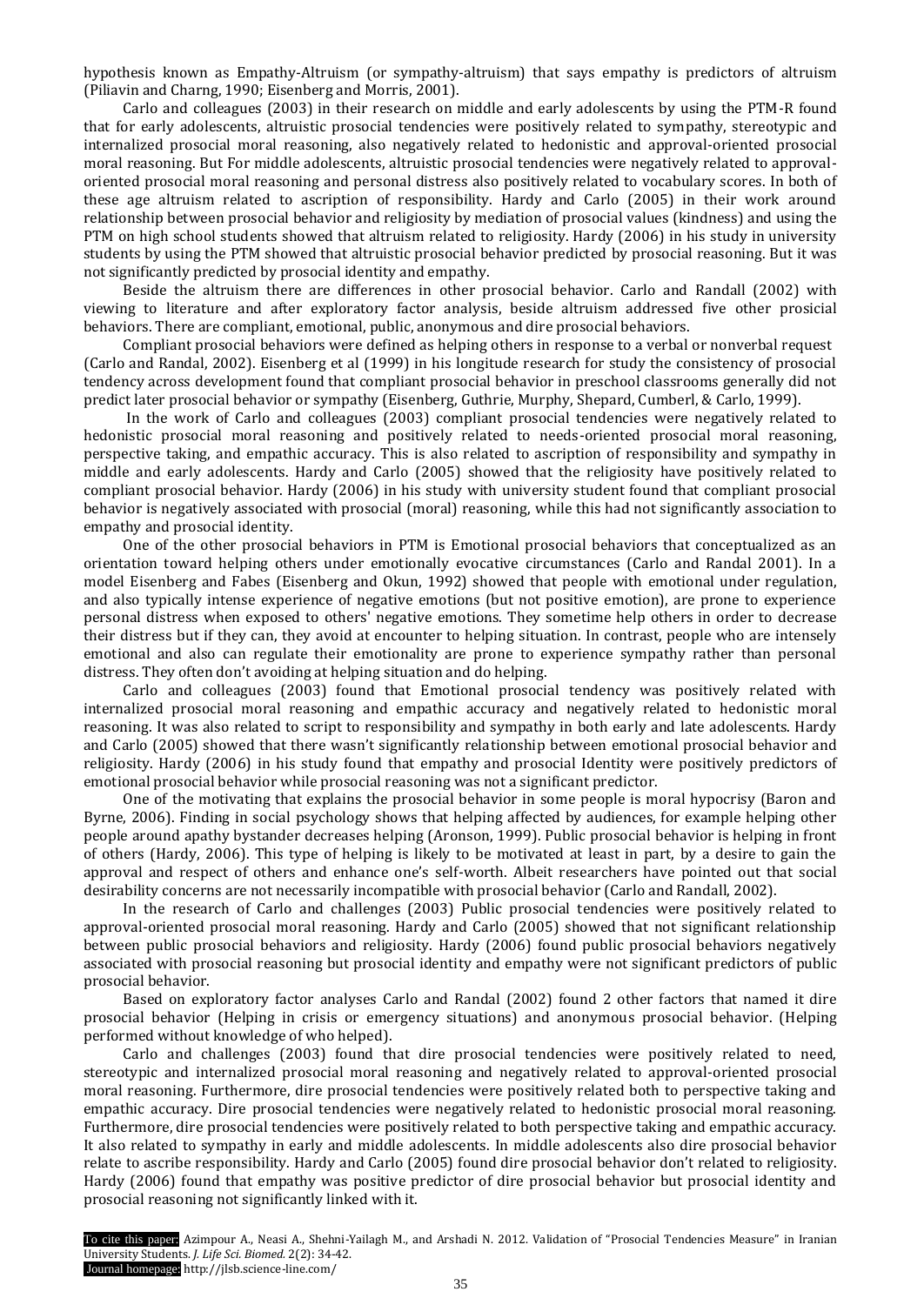In the work of Carlo and challenges (2003) Anonymous prosocial tendencies were negatively related to hedonistic prosocial moral reasoning. Anonymous prosocial tendencies were positively related to empathic accuracy and internalized prosocial moral reasoning. Hardy and Carlo (2005) showed that there is significant relationship between anonymous prosocial behaviors and religiosity. Hardy (2006) found that prosocial identity positively predicted anonymous prosocial behavior, but empathy and prosocial reasoning were not significantly associated with anonymous prosocial behavior.

Carlo and Randall (2002) showed that in the late adolescents public prosocial behavior has negative relationship to altruism, compliant, anonymous. Anonymous has positive significant relationships to, dire, emotional and compliant; dire has positive relationship to emotional, compliant; emotional has positive relationship to compliant, altruism and also there are positive relationship between compliant and altruism.

Laibin (2007) in his work about some predictors of prosocial behavior in order to using overall score and to reduce the number of scales considered The four subscale of dire, emotional, altruistic, and anonymous as theoretically related, these four scales were submitted to a factor analysis. But Calderón-Ten, Knight, Carlo (2011) in his research for study the Socialization of Prosocial Behavioral Tendencies among Mexican American by correlation analysis shows that the emotional, compliant, and dire tendencies are substantially interrelated, while public, anonymous, and altruistic are not, So in their study, for using PTM as latent variable just used the emotional, compliant, and dire tendencies.

Carlo and Randall, (2002) showed that girl adolescents in altruism, anonymous, emotional and compliant prosocial behavior have higher score; but boys in public were high than girls. In the dire prosocial behavior there weren't any significant difference. Carlo and et al, (2003) also showed that females more than males showed altruism, emotional, anonymous prosaically behaviors. And males more showed public prosocial behavior.

# **Present study**

Followers the cultural relativism in moral philosophy (see Gensler, 2004) or some of moral psychologists view to moral issues as culturally related than universal. Indeed viewing moral development as universally or cultural related is one of debates in moral psychology (see Gibbs, Basinger, Grime, Snarey, 2007; and Jensen, 2008). The aim of this study is Validation the measure of Prosocial Tendencies Measure in Persian context. Study the possibility of generalization the 6 types of prosocial (moral) behaviors in Iranian culture and Lake of such measures in Persian for researches in this realm, dedicate the necessity of this research.

In order to this aims we studied construct validity by using confirmatory factor analysis (CFA), convergent, discriminate and criterion-referenced validity by study relationship of subscales to additional items, and to some the other relevant constructs that their measures are existed in Persian language. We also studied reliability by test re test and internal consistency (see Anastasia, Urbina, 1997). We also examined our prediction about interrelationship between some factors of this measure.

According to Carlo and Randall (2002) we predicted that public prosocial behavior must have a negative and significant correlation to anonymous, compliant and altruism. Anonymous, dire, emotional and compliant must have interrelated together. Also altruism must have positive and significant relationship to emotional and compliant.

For convergent and discriminate validation we studied relationship the subscales of this measure to empathy, religiosity and social desirability. Many researches showed the relationship between empathy and related constructs (like sympathy, perspective taking or personal distress) to prosocial behavior specially altruism (Eisenberg, Okun, 1996). According to some researches (Carlo and colleagues, 2003, Carlo and Randal, 2001, Hardy, 2006) we predicted that empathy must have positive relationship to altruism, anonymous, dire, emotional also probably compliant prosocial behavior, but It must has negative or non-relationship to public prosocial behavior.

Followers the supernaturalism or Divine command view in moral philosophy consider religion as origin of moral (prosocial) behavior (Gensler, 2004; Holmse, 2006). But the researches for study link between religiosity and moral considerations were inconsistent and were not flavorful for follower of this point of view (Wulff, 1997). An important discrepancy seems to exist between self-reports and laboratory studies regarding prosociality among religious people. Some have even suggested that the relationship between the religiosity and prosocial behavior that reported in some studies involve moral hypocrisy (Saroglou, et al, 2005). But some researchers believe that this discrepancy is due to different types of religiosity. For example Ji, Pendergraft, Perry, (2006) found that horizontal or "love-of-neighbor" faith is a powerful predictor of altruism, Intrinsic and orthodox religion is aligned with positive views toward helping, and other types of religiosity inversely related to actual altruistic behavior. But Hardy and Carlo (2005) showed that this discrepancy also can be explained by difference in prosocial behavior. According to them we predicted that religiosity must be related to altruism, anonymous, compliant and not related to public, dire and emotional prosocial behavior.

Social desirability is "a tendency of self-report instruments to respond according to what is perceived socially desirable rather than on personal true characteristics" (corsini, 1999; p: 913). Calro and Randall (2002) showed that social desirability was not correlated significantly with the PTM subscales. In the work of Carlo et al (2003) for middle adolescents, social desirability had negative relationship to altruism. But this didn't relate to altruism in early adolescents and also didn't relate to other types of prosocial behavior in late and middle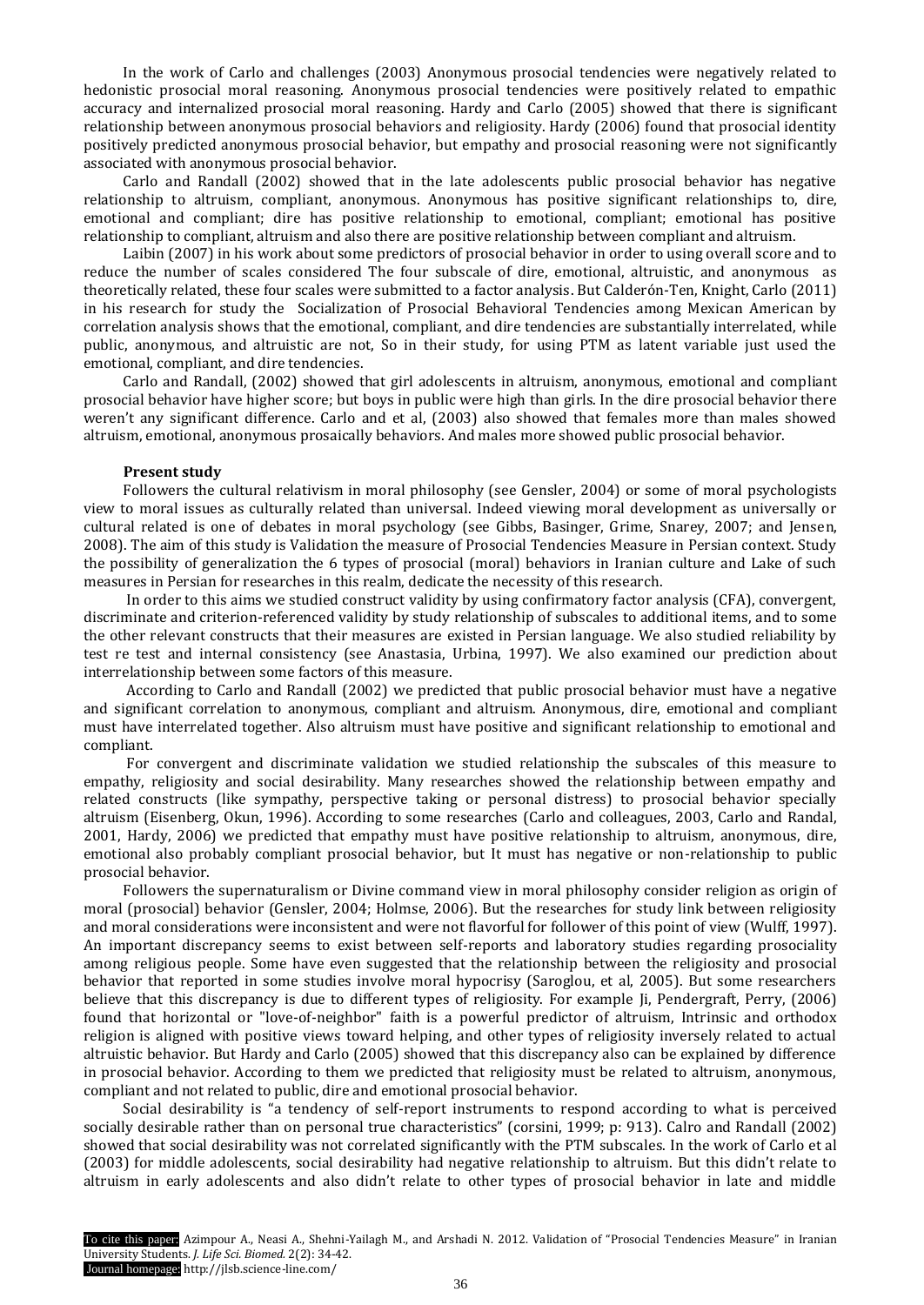adolescents. Because our participants were undergraduate student (more late adolescents) we predicted that there must not be any relationship between social desirability and PTM's subscales.

According to Carlo and Randall, (2002) and Carlo and et al (2003) finding about gender differences we predicted that girls scores in altruism, anonymous, compliant and emotional prosocial behavior must be more than boys, but in public, boys must be more than girls, also in dire there must not any significant difference between girls and boys.

# **MATERIALS AND METHODS**

*Measure of Prosocial Behaviors (PTM):* This is a 23-item self-report measure that assesses 6 different prosocial behaviors. It's types are compliant (example item: When people ask me to help them, I don't hesitate.), public (example item: I can help others best when people are watching me.), anonymous (example item: I tend to help needy others most when they do not know who helped them.), dire (example item: I tend to help people who hurt themselves badly.), emotional (example item: I tend to help others particularly when they are emotionally distressed.), and altruistic (example item: I think that one of the best things about helping others is that it makes me look good.). The scoring is according 5 Lykert scale by 1 (Does not describe me at all) to 5 (Describes me greatly). An altruism items scoring is reversely. This measure made by Carlo and Randall (2002) by using the previous study, factor analysis, test re test, and study relationship in order to study converge and diverge validity with some related measures, (measures of sympathy, perspective taking, personal distress, social desirability, global prosocial behaviors, social responsibility, ascription of responsibility, vocabulary skills, and prosocial moral reasoning), and They proved satisfactory psychometric characteristics for this measure.

This measure translated by one the authors, somewhat modified and verified by other three authors of this article that all were familiar with Persian and English language. Also we 12 students (6 male and in term 2 of undergraduate in education) as focus group at a 40 minutes for discuss about comprehensibility and fluidity of Persian vocabulary and phrase that we used in translation of this Scale and we somewhat modified their sentences and words after this discussions.

*Additional items:* for study criterion-referenced validity we added additional items for any subscale. There was consensus between authors about content of these items after some modification. English translation of these additional items was: "I like to be seen by others when I am doing a benevolent deed or helping people" (for public); "I help needy people mostly when I see them crying or grieving;" (for emotional); "I think helping others should not be done for vested interests;" (for altruism). "I prefer to help those who are engaged in a serious and dangerous problem;" (for dire). "When someone needy asks me for help, I immediately help him;" (for unanimous); "I try not be known by those who has been helped by me;" (for compliant). We also discussed and modified the comprehensibility vocabulary of these items beside the PTM items by our focus group.

*Empathy:* for measuring the empathy we used to empathy subscale of Bar-On Emotional Quotient Inventory (EQI) (Bar-On, 1997). That is 6 items and scored at 1 (completely disagree) to 5 (completely agree). Translation and validation the EQI to Persian carried out by Shamsabadi (2004) and in his study the Cronbach alpha of empathy subscale was 0.55. In this study Cronbach's alpha of this subscale was 0.75

*Social desirability:* for measurement the social desirability there used the 13 item Marlowe-Crowne social desirability scale. This Scale made by Crowne, and Marlowe (1960), and its validation has been deed in several research (See Robinette, 1991; Meyer, 2003; Seol, 2007), and in several societies (Verardi and et al 2010). Translation and validation this scale to Persian has deed by Najarian (1992, cited by Najarian, Soudani, 2001) and that's validity (by using L subscale of MMPI) was satisfactory. Because the response of this measure consist of true and false, in this research for study internal consistency, we used the Formula of Kuder-Richardson (KR20) for this measure (see Anastasia, Urbina, 1997 ). The internal consistency from this method was 0.51

*Religiosity:* For measurement the religiosity we used Religiosity Measurement Scale (Aryan, 1998) that is bases of Shia Islam and consist of 20 items (for example: "Islam religion is respondent to many of my life questions."). Participant responded it at a Lyckert scale at 1 (very little) to 5 (very much). Two of its items are scoring reversely. Aryan (1998) made this measure on Iranian that were resident in Canada and found Cronbach's alpha of 0.92 for that's internal consistency. Shehni-y, Shokrkon, and Movahed (2004) found the alpha Cronbach's alpha of 0.89 and found satisfactory criterion-referenced validity to another measure. ( $r=0.56$  p<0.01). Cronbach's alpha in present study was 0.94.

#### **Participantes**

182 Iranian undergraduate students (76 percent female, M age: 21.7, SD: 1.92) in Shahid Chamran University of Ahvaz participated in response to our verbal apply in 8 classrooms to completing the questionnaires. Completing the measures carried out in approximately half hour at last time of classrooms. All of participants were Muslim and Shia, 51 percent from faculty of basic sciences and others at faculty of literatures and Humanity. The questionnaires were nameless but for motivating participants if they want, we asked them to receive a code and by it they would see the content of measures and result of their measure (comparing with mean of other participant) in a weblog. By the same manner (but not by using nameless testes) we used the 34 under graduate and low terms student in psychology and counseling courses (21 female, M age 19.67, SD: 1.36)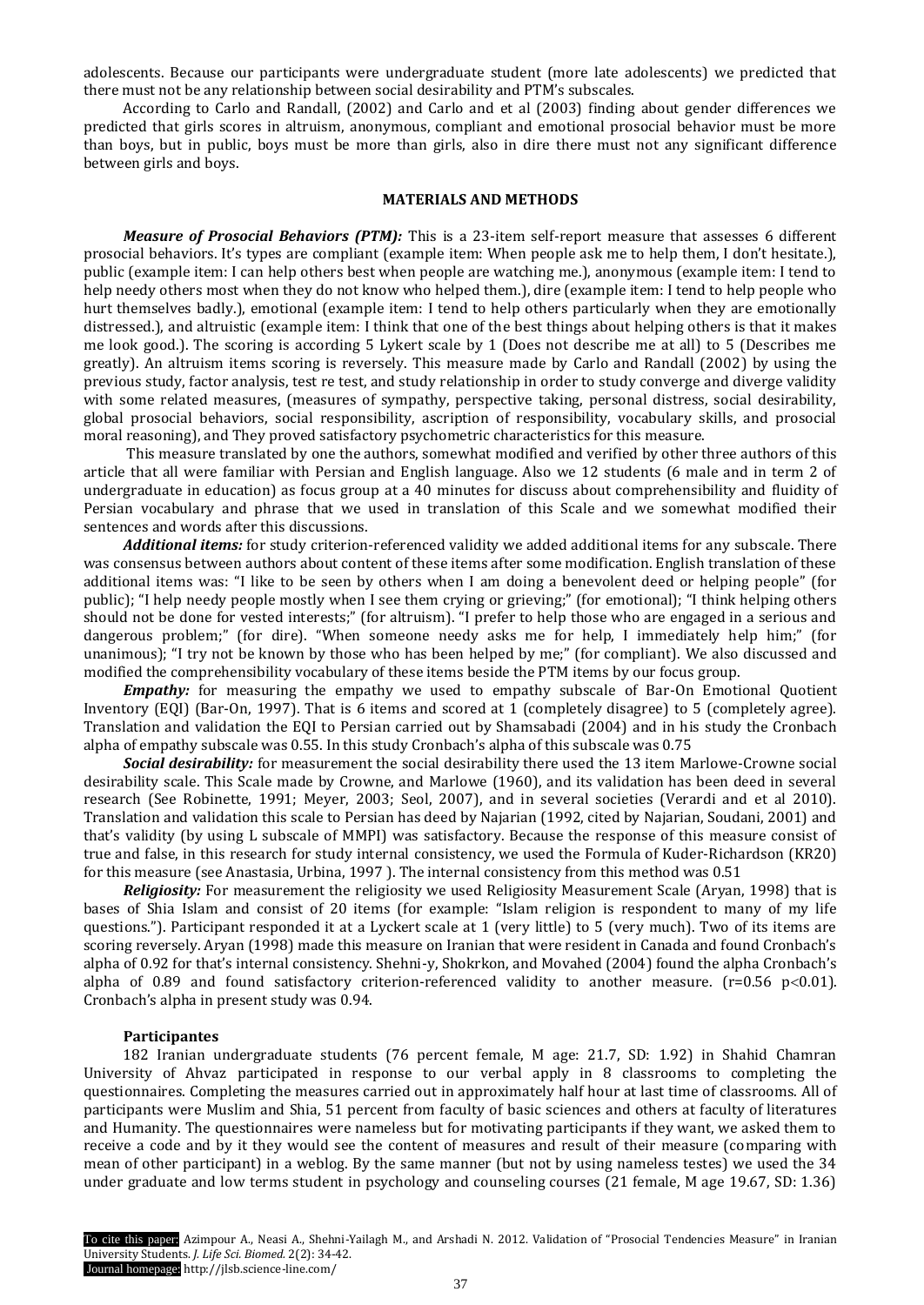also we used 12 under graduate low term students of education (6 female) in order to study face validity, or modify and study comprehensibility the Persian vocabulary of questionnaires.

# **RESULTS**

The missing values are not much and we replace them to mean (see Hooman, 2008)*.* Descriptive statistics were obtained for all items of PTM, (see table 1). Except the item 5 skewness of all data were between ± 2 and except the item of 13, kurtosis of all data were between  $\pm 2$ .

| Item              | Mean   | <b>SD</b> | <b>Skewness</b> | Kurtosis |
|-------------------|--------|-----------|-----------------|----------|
| Item 1            | 1.7308 | .97993    | 1.347           | 1.377    |
| Item <sub>2</sub> | 3.6000 | 1.09136   | $-403$          | $-589$   |
| Item <sub>3</sub> | 1.8011 | 1.06677   | 1.377           | 1.331    |
| Item 4            | 4.1722 | .97929    | $-1.111$        | .702     |
| Item 5            | 1.3757 | .75444    | 2.393           | 5.933    |
| Item 6            | 3.5000 | 1.03743   | $-261$          | $-548$   |
| Item 7            | 3.4560 | 1.04894   | $-158$          | $-652$   |
| Item 8            | 3.9385 | 1.10749   | $-0.856$        | $-0.055$ |
| Item 9            | 3.6872 | 1.13296   | $-579$          | $-439$   |
| Item 10           | 4.3051 | 1.09629   | $-1.521$        | 1.367    |
| Item 11           | 3.8453 | 1.25093   | $-1.521$        | $-632$   |
| Item 12           | 3.4804 | 1.18198   | $-490$          | $-534$   |
| Item 13           | 1.5922 | 1.09449   | 1.855           | 2.405    |
| Item 14           | 2.7654 | 1.19019   | .222            | $-0.897$ |
| Item 15           | 3.3901 | 1.21978   | $-157$          | $-1.052$ |
| Item 16           | 3.7845 | 1.34288   | $-0.866$        | $-457$   |
| Item 17           | 3.2444 | 1.20808   | $-154$          | $-977$   |
| Item 18           | 3.5363 | 1.07712   | $-245$          | $-710$   |
| Item 19           | 3.7127 | 1.24513   | $-521$          | $-0.994$ |
| Item 20           | 4.4088 | .95378    | $-1.601$        | 1.759    |
| Item 21           | 3.2818 | 1.15140   | $-128$          | $-745$   |
| Item 22           | 3.6409 | 1.29456   | $-641$          | $-750$   |
| Item 23           | 3.9944 | 1.16839   | $-1.015$        | .006     |

**Table 1.** Descriptive characteristics of PTM's items **Table 2.** Standard regression weighs of PTM's items

| <b>Factors and items</b>         | <b>Standard regression weigh</b> |
|----------------------------------|----------------------------------|
| Public $\rightarrow$ Item1       | 0.518                            |
| Public $\rightarrow$ Item 3      | 0.611                            |
| Public $\rightarrow$ Item5       | 0.711                            |
| Public $\rightarrow$ Item13      | 0.674                            |
| Emotional $\rightarrow$ Item 2   | 0.371                            |
| Emotional $\rightarrow$ Item 12  | 0.626                            |
| Emotional $\rightarrow$ Item 17  | 0.757                            |
| Emotional $\rightarrow$ Item 21  | 0.631                            |
| Altruism $\rightarrow$ Item 4    | 0.698                            |
| Altruism $\rightarrow$ Item 10   | 0.483                            |
| Altruism $\rightarrow$ Item 16   | 0.492                            |
| Altruism $\rightarrow$ Item 20   | 0.584                            |
| Altruism $\rightarrow$ Item 23   | 0.513                            |
| Dire $\rightarrow$ Item 6        | 0.689                            |
| Dire $\rightarrow$ Item 9        | 0.605                            |
| Dire $\rightarrow$ Item 14       | 0.662                            |
| Compliant $\rightarrow$ Item 7   | 0.667                            |
| Compliant $\rightarrow$ Item 18  | 0.934                            |
| Unanimous $\rightarrow$ Item 8   | 0.712                            |
| Unanimous $\rightarrow$ Item 11  | 0.655                            |
| Unanimous $\rightarrow$ Item 15  | 0.768                            |
| Unanimous $\rightarrow$ Item 19  | 0.799                            |
| Ilnanimous $\rightarrow$ Item 22 | 0.795                            |

Confirmatory factor analysis was run with the AMOS16 (Arbuckle, 2007) according to 6 subscales of Carlo and Randall (2002). Because a single index for confirmatory factor analysis reflects only a particular aspect of model and because any fit indexes have their own limitation, so model fit is usually assessed based in part on the values of more than one index (Kline, 2005). For confirmatory factor analysis (CFA) we use some of necessary indices. These statistics included: Bentler–Bonett normed fit index (NFI), Comparative fit index (CFI) Goodnessof-fit index (GFI), adjusted goodness-of-fit index (AGFI). These indices are range from 0-1 and higher level is indicates better fit. Also Chi-square  $(\chi^2)$  that is desirable to be non-significant, but because large samples are more likely to yield significant  $\chi^2$  values, it must be used relative chi-square ( $\chi^2$ /df). If the ratio is less than 3 there is usually the good fit (Giles, 2002). Reasonably good fit of the researcher's model Root Mean Square Error of Approximation **(RMSEA)** that by a rule of thumb is that RMSEA  $\leq$  05 indicates close approximate fit, values between .05 and .08 suggest reasonable error of approximation, and RMSEA  $\geq$  10 Suggests poor fit (Kline,2005).

The indices of estimated model showed the acceptable fit for observed data. (Although  $\chi^2$ = 415.011, p= 0.000; But  $\chi^2$ /df = 1.930; and NFI = .739; CFI = .850; RMSEA = .072; GFI = .840; AGFI = .795). The standard regression weight of any items to factors ranged at 0.371 to 0.934. Table 2 shows Standard regression weigh of any items to its factors and also shows covariance of factors.

#### **Internal consistency**

Cronbach alpha calculated for any subscale. For public it was 0.717, for emotional it was 0.689, for altruism 0.586 for dire 0.696, for compliant 0.771, for anonymous 0.865 and for overall items of PTM was 0.643

#### **Criterion-referenced validity**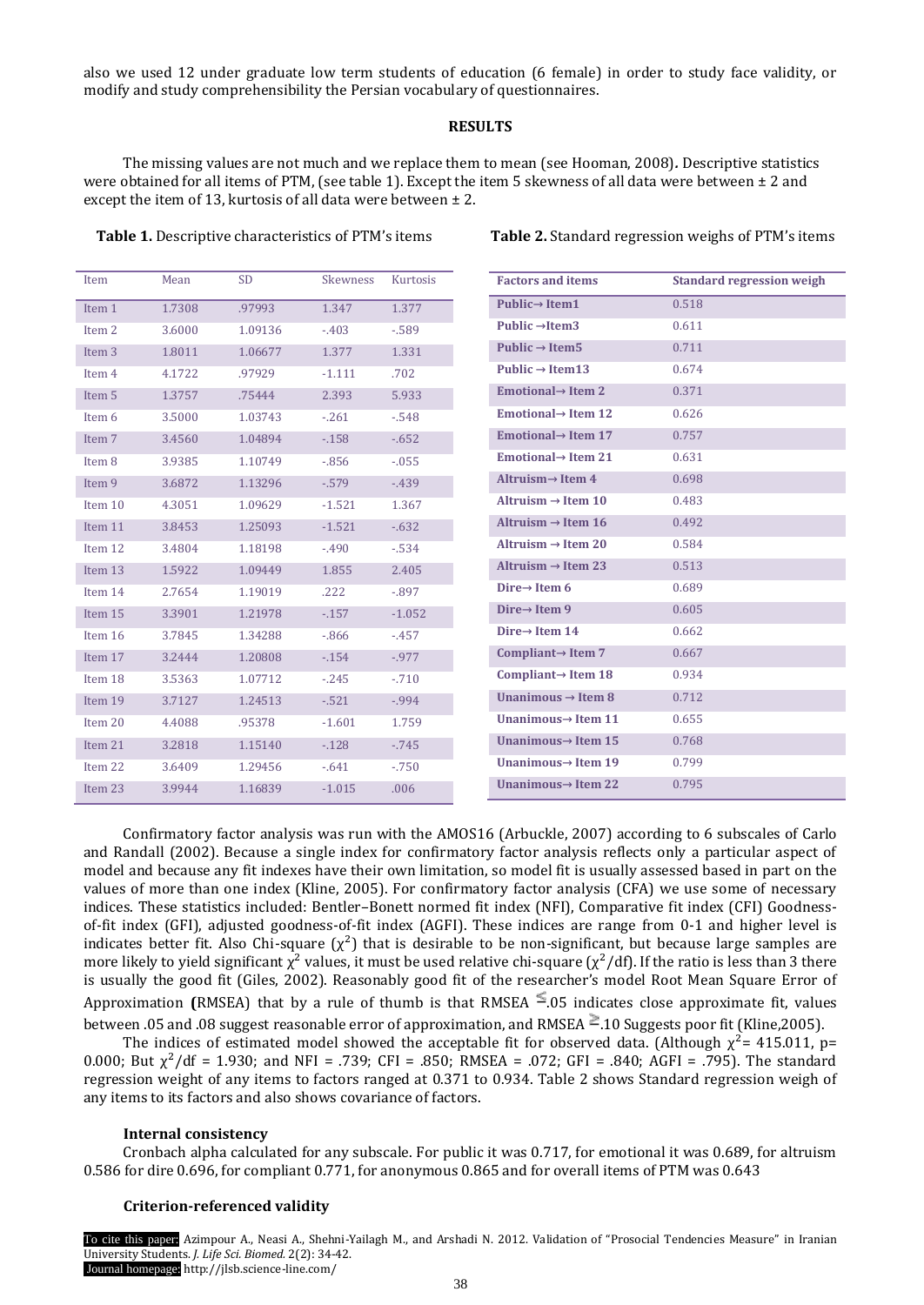For criterion-referenced validity we used the additional item and subscales of PTM by one trail Pearson (see table 4). The correlation between additional item for Public and public subscale score was 0.468 (P=0.000), The correlation between additional item for emotional and emotional subscale score was 0.336 (P=0.000), additional item for altruism and altruism subscale score was 0.206 (P=0.000), additional item for dir and dire subscale score was 0.651 (P=0.000), Additional item for compliant and compliant subscale score was 0.616 (P=0.000), additional item for unanimous and unanimous subscale score was .0.798 (P=0.000).

# **Correlation between subscales and other related constructs**

**Empathy:** there were negative and significant correlation between empathy and public (r=-.209, p=0.000), significant and positive correlation between it and compliant ( $r = .130$ ,  $p<0.05$ ), emotional ( $r = .319$ ,  $p=0.000$ ), anonymous (r= 186, p=0.000), altruism(r= 144 p<0.05), but there are not any significant relationship between empathy and dire.

**Social desirability:** there were negative and significant correlation between social desirability and public  $(r=-172, p<0.05)$ , but there are positive and significant correlation between social desirability and anonymous  $(r=$ 221 p=0.000), and altruism( $r=213$ , p<0.05) subscales. But there are not any significant correlation between compliant

**Religiosity:** there were positive and significant relationship between religiosity and compliant (r= 300,  $p=0.000$ ), anonymous ( $r= 331$ ,  $p=0.000$ ). But there are not any significant between public, dir, emotional and altruism

# **Relationship between subscales**

There was positive and significant relationships between compliant and dire  $(r= 0.230, p=0.000)$ , Anonymous and compliant ( $r= 0.328$ ,  $p=0.000$ ), anonymous and dire ( $r= 0.230$  p=0.000), Emotional and compliant (r= 0.177 p<0.05), emotional and dire (r= 0.387 p=0.000), dire and public (r= 0.187 p=0.000) and there are negative significant correlation between altruism and public prosocial behavior (r= -0.632, p=0.000) altruism and dire ( $r = -0.274$ ,  $p=0.000$ ), altruism and emotional ( $r = -0.322$ ,  $p=0.000$ ), altruism and anonymous ( $r = -0.155$ ,  $p<0.05$ ).

|                                          | $\mathbf{1}$ | $\mathbf{2}$ | 3            | $\overline{4}$ | 5            | 6        | $\overline{7}$ | 8        | 9        | 10           | 11           | 12           | 13           | 14           | 15           |
|------------------------------------------|--------------|--------------|--------------|----------------|--------------|----------|----------------|----------|----------|--------------|--------------|--------------|--------------|--------------|--------------|
| 1-public                                 | $\mathbf{1}$ |              |              |                |              |          |                |          |          |              |              |              |              |              |              |
| 2-compliant                              | $-0.64$      | $\mathbf{1}$ |              |                |              |          |                |          |          |              |              |              |              |              |              |
| 3-emotional                              | .109         | $.177*$      | $\mathbf{1}$ |                |              |          |                |          |          |              |              |              |              |              |              |
| 4-Dire                                   | $.187**$     | $.230**$     | $.387**$     | $1\,$          |              |          |                |          |          |              |              |              |              |              |              |
| 5-anonymous                              | $-0.099$     | $.328**$     | .105         | $.230**$       | $\mathbf{1}$ |          |                |          |          |              |              |              |              |              |              |
| 6-altruism                               | $-632**$     | $-0.07$      | $.322**$     | $-0.274**$     | $.155*$      | $\,1\,$  |                |          |          |              |              |              |              |              |              |
| 7-Additional item of public              | $.468**$     | $-087$       | $.141*$      | .120           | $-.163*$     | $.456**$ | $1\,$          |          |          |              |              |              |              |              |              |
| 8-Additional item of compliant           | .101         | $.616**$     | $.178*$      | $.188**$       | $.305**$     | $-.053$  | .031           | $\,1\,$  |          |              |              |              |              |              |              |
| 9-Additional item of emotional           | $.391**$     | .076         | $.336**$     | $.317**$       | $-0.067$     | $.333**$ | $.367**$       | .085     | $1\,$    |              |              |              |              |              |              |
| 10-Additional item of dire               | $.208**$     | $.180**$     | $.311**$     | $.651**$       | .079         | $.240**$ | .090           | $.210**$ | $.317**$ | $\mathbf{1}$ |              |              |              |              |              |
| 11-Additional<br>item<br>of<br>anonymous | $-047$       | $.247**$     | .087         | $.204**$       | .798**       | .085     | $-143*$        | $.333**$ | $-0.041$ | .084         | $\mathbf{1}$ |              |              |              |              |
| 12- Additional item of altruism          | $.137*$      | $-167*$      | .013         | $-.161*$       | $.287**$     | $.206**$ | .109           | $-150*$  | .077     | $.143*$      | $-164*$      | $\mathbf{1}$ |              |              |              |
| 13-Social desirability                   | $-.172*$     | .095         | $-.077$      | $-.118$        | $.221**$     | $.213**$ | $.223**$       | .074     | .259**   | $.170*$      | $.179*$      | .001         | $\mathbf{1}$ |              |              |
| 14-religiosity                           | $-0.08$      | $.300**$     | .096         | $-013$         | $.331**$     | .008     | .050           | $.246**$ | $.145*$  | $-0.50$      | $.281**$     | .012         | $.141*$      | $\mathbf{1}$ |              |
| 15-empathy                               | $-.209**$    | $.130*$      | $.319**$     | $-029$         | $.186**$     | $.144*$  | $-.087$        | $.171*$  | .028     | $-027$       | $.151*$      | .030         | $.265***$    | $.147*$      | $\mathbf{1}$ |

**Table 3.** Relationship between PTM's subscales, additional items, empathy, social desirability and religiosity

\*\*. Correlation is significant at the 0.01 level (1-tailed). \*. Correlation is significant at the 0.05 level (1-tailed).

## **Gender Differences in Prosocial Behaviors**

ANOVAs were conducted to assess gender differences in the primary study variables. But there is not any difference between male and female students.  $F(1,173) = 6.815$ , p= .010 for public;  $F(1,171) = 0.000$ , p= .997 for emotional; F(1,168)= 2.533, p= .113 for altruism; F(1,168)= 0.938, p= .334 for dire; F(1,175)= .688, p= .408 for compliant and  $F(1,173) = .001$ , p= .972 for anonymous.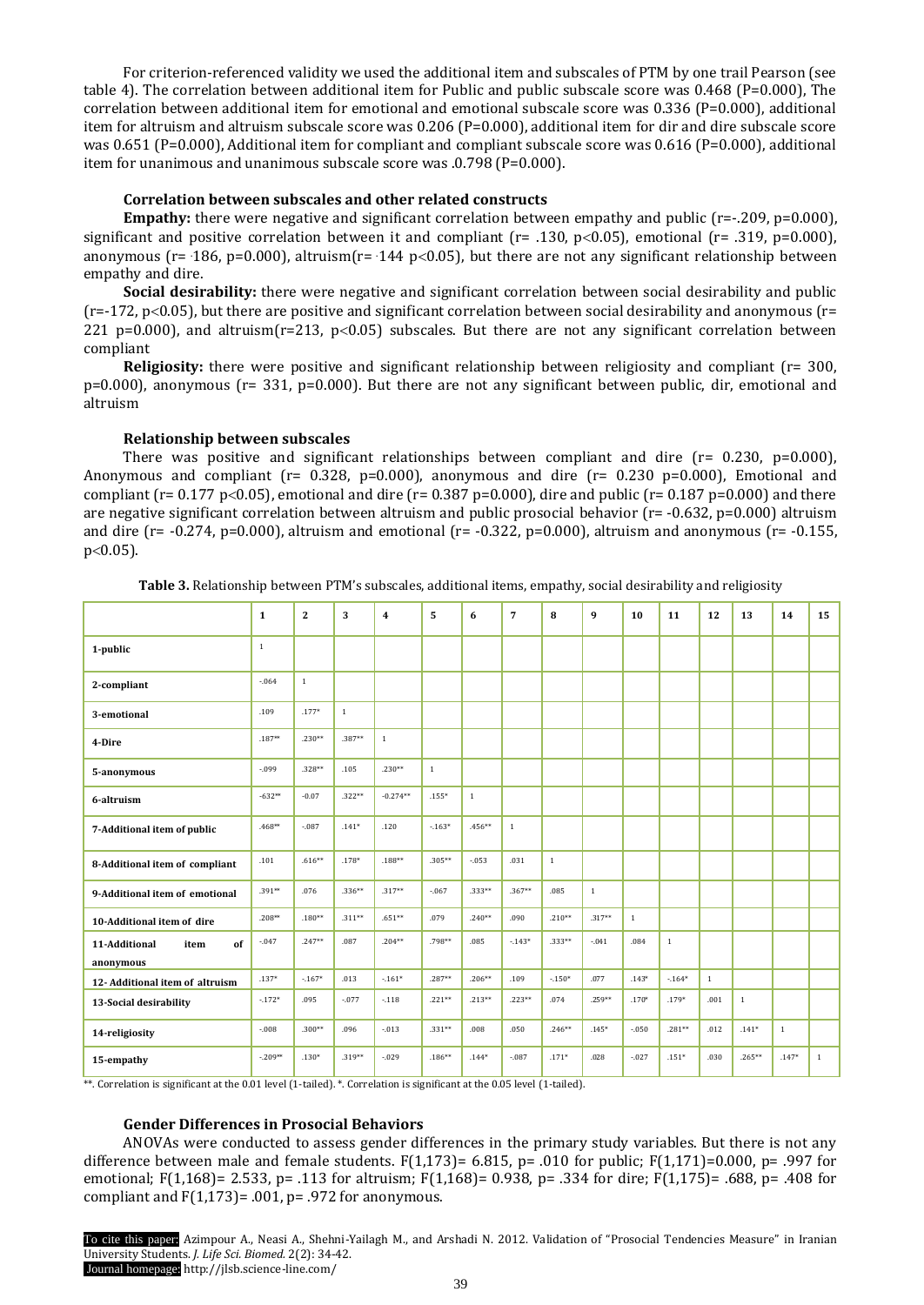## **Test re test reliability**

The subscales reliability of this measure by test re test after 55 days for altruism was 0.703 ( $p<0.01$ ), for dire was 0.397 (p<0.05), for anonymous was 0.579 (p<0.01), for emotional was 0.745 (p<0.01), for compliant was  $0.547$  (p<0.01), and for public was  $0.482(p<0.01)$ .

### **DISCUSSION**

The prosocial tendency measure was made in American college students (Carlo and Randall, 2002). The fitness of this measure on Iranian students is acceptable  $(\chi^2/df = 1.930)$ ; GFI = .840; AGFI = .795; RMSEA = .072; NFI = .739; CFI = .850). The correlations of subscales to additional items were acceptable and significant, and the internal consistency by Cronbach alpha for its subscale was acceptable (at 0.586 to 0.771). Also the stability by test re test is desirable (all p<0.05). So this measure seems to be usable for Iranian college students. But in inter correlation between subscales, divergence and convergence validity and gender difference there are some discrepancy to previous studies.

According to Carlo and Randall (2002) we predicted the negative relationship between public and altruism. The interrelations of this research showed that there are negative and high relationship between altruism and public ( $r = -0.632$ ,  $p < 0.01$ ). But also altruism was significantly negative correlation to dire, emotional subscales. This is opposite to Laibin (2007) that consider altruism, emotional, dire and anonymous as conceptually related constructs; And also opposite to Carlo and Randall (2002) that found positive significant relationship between altruism and emotional. Also altruism hadn't significant positive relationship to compliant that is also opposite to Carlo and Randall (2002).

One explanation to this discrepancy is the difference between altruism items and other subscale items in this measure. Altruism items in this measure assess motivation or reason behind the prosocial behavior but other types more directly assess behaviors or behavior situations. In the other hand Altruism items seem that is similar to assessing prosocial (moral) reasoning or at least some aspects of prosocial reasoning. If we accept that these items are more similar to prosocial reasoning than prosocial behavior we must consider moral (prosocial) reasoning difference around cultures (see Gibbs, Basinger, Grime, Snarey, 2007; and Jensen, 2008). Perhaps in the Third World countries there are less moral reasoning development than western countries and perhaps this moral cognition is more related to higher education or higher socio economic class in that countries. If these suppositions proved in further researches, this might cause some moral disengagement (see Bandura, 1999) for helping other helpless people from lower socio economical levels in third countries like Iran. Because that psychological distance can cause moral disengagement (see, Hardy, Bhattacharjee, Reed, Aquino, 2010). And perhaps it can explain the different relationship types of altruism and other prosocial tendency (emotional and dire and compliant) in this study.

There are different subscales that researchers showed have positive inter correlation. (See, Carlo and Randall, 2002; Laibin, 2007; Calderón-Ten, Knight, Carlo 2011). positive and significant inter correlation between compliant, dire, anonymous, and emotional in this research is according to Carlo and Randall (2002), except that there are not significant relationship between anonymous and emotional that is somewhat according to Calderón-Ten, Knight, Carlo (2011) that they consider just dire, compliant and emotional as latent variable. Positive significant relationship between altruism and anonymous in this research was qualified by Laibin, 2007 and not reported by Carlo and Randall (2002) and Calderón-Ten, Knight, Carlo (2011).

There was another significant positive correlation between public and dire that was not reported by previous researchers (Carlo and Randall, 2002; Laibin, 2007; Calderón-Ten, Knight, Carlo 2011). Perhaps in Iranian student dire and public both perceived as situational based prosocial behavior and both show the social attendance.

According to previous research (Carlo and Randall, 2002 and Carlo et al 2003) we predicted that social desirability hasn't any relationship to any types of prosocial behavior. But in Iranian students social desirability positively and significantly related to anonymous, altruism, also negative and significantly related to public. Now it shows that high score in altruism and anonymous in Iranian students might be considered as effort for positive self-presentation rather than altruism or anonymous prosocial tendencies. Also high score public might represented as be honest and self-discoursing rather than public prosocial tendency. So it is important to parting social desirability effects when, studying the relationship between this 3 subscale and other constructs in Iranian population.

According to Hardy and Carlo (2005) we predicted that religiosity must be related to altruism, anonymous, compliant and not related to public, dire and emotional prosocial behavior. In Iranian student this related to anonymous and compliant prosocial behavior but hadn't significant relationship to altruism and other prosocial behavior. Altruism has been defined as special type of helping in which the benefactor provides aid to another person without anticipating the rewards from external sources for providing assistance while incurring some personal costs for taking this action (Kazdin, 2000). But perhaps in some religious people helping deed by motivation of going to heaven and not going to hell and this is opposite to concept of altruism. So if we assessed different types of religiosity or spirituality, it might found different relationship between types of religiosity or spirituality and altruism (for example see: Ji, Pendergraft, & Perry, 2006.). As we told the content of altruism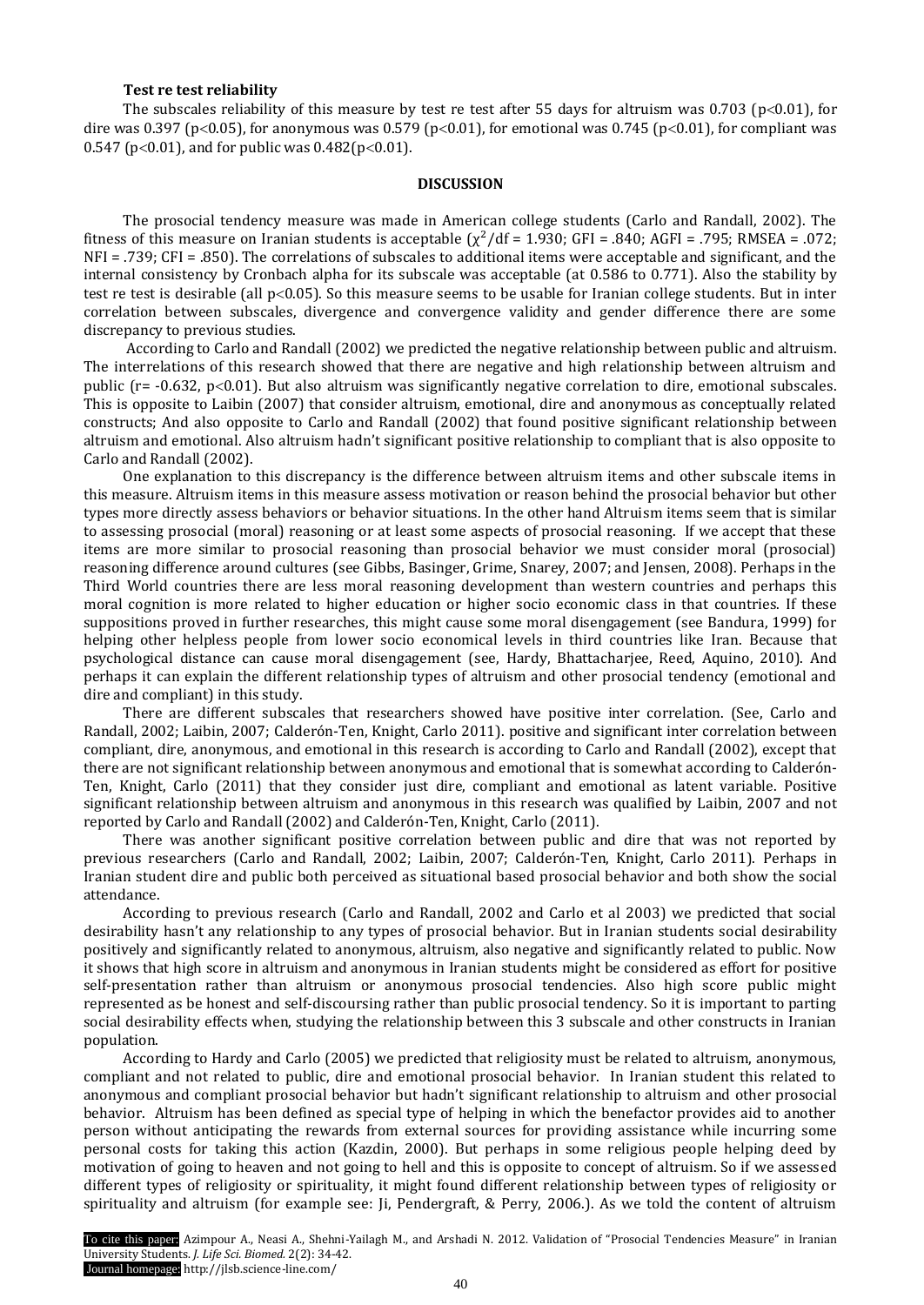items in this measure is near the moral reasoning that moral behavior. If our view was right it is better that also attend to some research about relationship of moral reasoning and some types of religiosity (For example see Glover, 1997 or Ji, 2004 or Ji, Ibrahim, Dong Kim, 2009).

According to some researches (Carlo and colleagues, 2003, Carlo and Randal, 2001, Hardy, 2006) we predicted that there is positive relationship between empathy and altruism, anonymous, dire, emotional also probably compliant prosocial behavior, but negative or non-relationship between empathy and public prosocial behavior. In this research also there were negative and significant correlation between empathy and public, significant and positive correlation between empathy and compliant, emotional, anonymous, altruism, also there are not any significant relationship between empathy and dire. Consideration to inter correlation between public and dire subscale, it seem that these both at least in Iranian student perceived as more situational stimulating helping than personality attitude like dispositional empathy.

According to finding about gender differences by Carlo and Randall, (2002) and Carlo and et al (2003), we predicted that girls scores in altruism, anonymous, compliant and emotional prosocial behavior must be more than boys, but in public, boys must be more than girls, also in dire there must not any significant difference seed between girls and boys. But in Iranian students there is not any gender difference in any of this subscale. If any gender difference somewhat considered as social learning (Bussey & Bandera, 1999), it must attending that this social learning can be differently between cultures. Nunner-Winkler, Meyer-Nikele, and Wohlrab (2007) found that there is a marginally significant relationship between high gender identification and low moral motivation in boys, but not in girls. Perhaps in Iranian college student identification with gender stereotypes isn't considerable. But more researches needed to study gender difference in moral issues or study the relationship between gender identification and moral issues in Iranian culture.

## **CONCLUSION**

Finally this research reveals that the prosocial tendency measure (PTM) is relatively suitable scales in order to assess prosocial behaviors for Iranian students. But it is necessary to considering some culturally difference for using this measure on Iranian students. Perhaps for Iranian population it is better to considering altruism by different meaning (as a point of view instead to a behavioral tendency). Also Social desirability in work by this measure for Iranian population (in the subscales of public, anonymous, and altruism) must be considered and parted from relationships to other constructs.

# **ACKNOWLEDGMENT**

It is necessary to appreciate professor Gustavo Carlo from University of Missouri, professor Mahnaz Mehrabizadeh Honarmand, Dr Zekrollah Morovati, Dr Mansour Sodani, and Dr Gholamhossein Maktabi from Ahvaz university of Shahid Chamran for their guidance and helping.

#### **REFERENCES**

- Anastasi, A., & Urbina, S., (1997). *Psychological testing*, 3th ed. Macmillan. 7 revised. The University of Michigan: Prentice Hall.
- Andrews, P., & Meyer, R. G., (2003). Marlowe-Crowne social desirability scale and short form C: forensic norm*. Journal of clinical psychology*, 59(4), 483-492.
- Arbuckle, J.L., (2007). *Amos™* 16.0 User's Guide. Chicago: Amos Development Corporation.
- Aronson, E (1988). *The social animal,* 5th end. New York: Freeman.
- Aryan, k., (1998). *Relationship between religiosity and wellbeing among Iranian living in Canada,* unpublished PhD dissertation, Tehran: Allameh Tabataba'i University.
- Bandura, A. (1999). Moral disengagement in preparation of inhumanities. *Personality and social psychology review*. 3, 193-209.
- Bussey, K., Bandura, A. (1999). Social cognitive theory of gender development and differentiation*. Psychological Review,* 106(4), 676-713.
- Bar-On, R., (1997). *The BarOn Emotional Quotient Inventory (EQ-i): Technical manual.* Toronto, Canada: Multi-Health Systems.
- Baron, R. A., Byrne, D. E., & Branscombe, N. R., (2006). *Social psychology,* 11th end, annotated, Pennsylvania State University: Pearson/Allyn & Bacon.
- Calderón-Tena, C. O., Knight, G. P., & Carlo, G., (2011). The socialization of prosocial behavioral tendencies among Mexican American adolescents: The role of familism values. *Cultural diversity and ethnic minority psychology,* 17(1) 98-106.
- Carlo, G., Hausmann, A., Christiansen, S., & Randall, B. A., (2003). Sociocognitive and Behavioral Correlates of a Measure of Prosocial Tendencies for Adolescents. *Journal of Early Adolescence,* 23(1), 107-134.
- Carlo, G., & Randall, B. A., (2002). The Development of a Measure of Prosocial Behaviors for Late Adolescents. *Journal of Youth and Adolescence,* 31(1), 31-44.
- Corsini, R. J., (1999). *The dictionary of psychology.* Philadelphia: Bruner/ Mazel.
- Crowne, D. P., & Marlowe. D. (1960). A new scale of social desirability independent of psychopathology. *Journal of Consulting Psychology, 24,* 349-354.